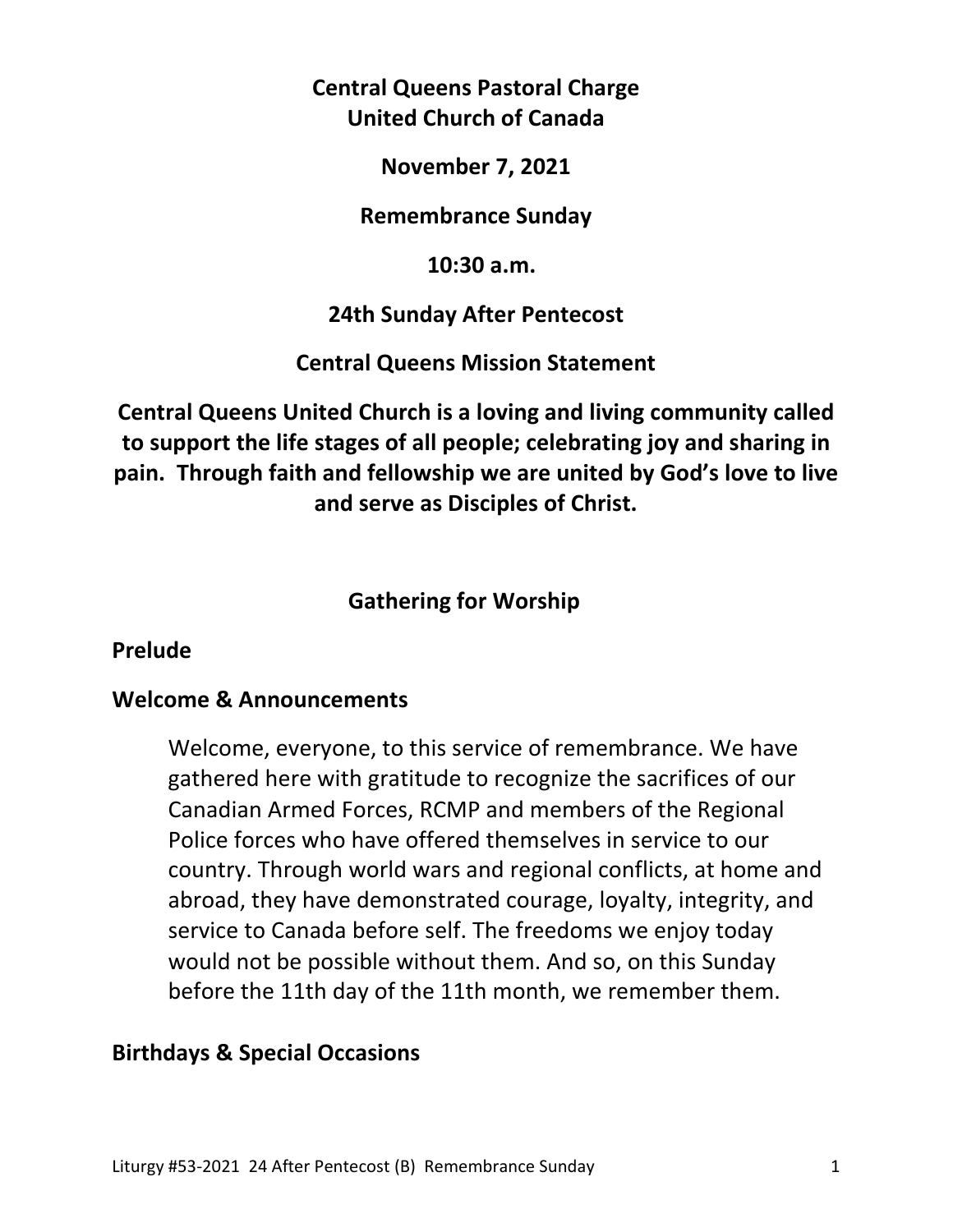# **Lighting of the Christ Candle**

 Once there was someone who said such amazing things and did such wonderful things that people began to follow him. But they didn't know who he was. So one day they simply had to ask him, "Who are you?" He replied, "I am the Light."

### **Quiet Preparation for Worship (Bible is brought forward during the quiet time)**

### **Bible Presentation**

| *Introit | "Gather Us In" | MV #7 (repeat) |
|----------|----------------|----------------|
|----------|----------------|----------------|

### **\*Call to Worship**

 From east and west, north and south, we gather on this day of remembrance to give thanks and praise.

 **We come to be inspired by the Word of God and honour the sacrifices of those who have committed themselves to service before self.** 

 In times of peace, in times of conflict, and in times of uncertainty,  **we remember that we are not alone.** 

 We are the people of God, connected across time and space, from generation to generation.

 **We are united by the love of the One who said: "No one has greater love than this, to lay down one's life for one's friends."**  As we gather to remember, let us sing and pray.

 **Let us worship God together!** 

| VU #678 |
|---------|
|         |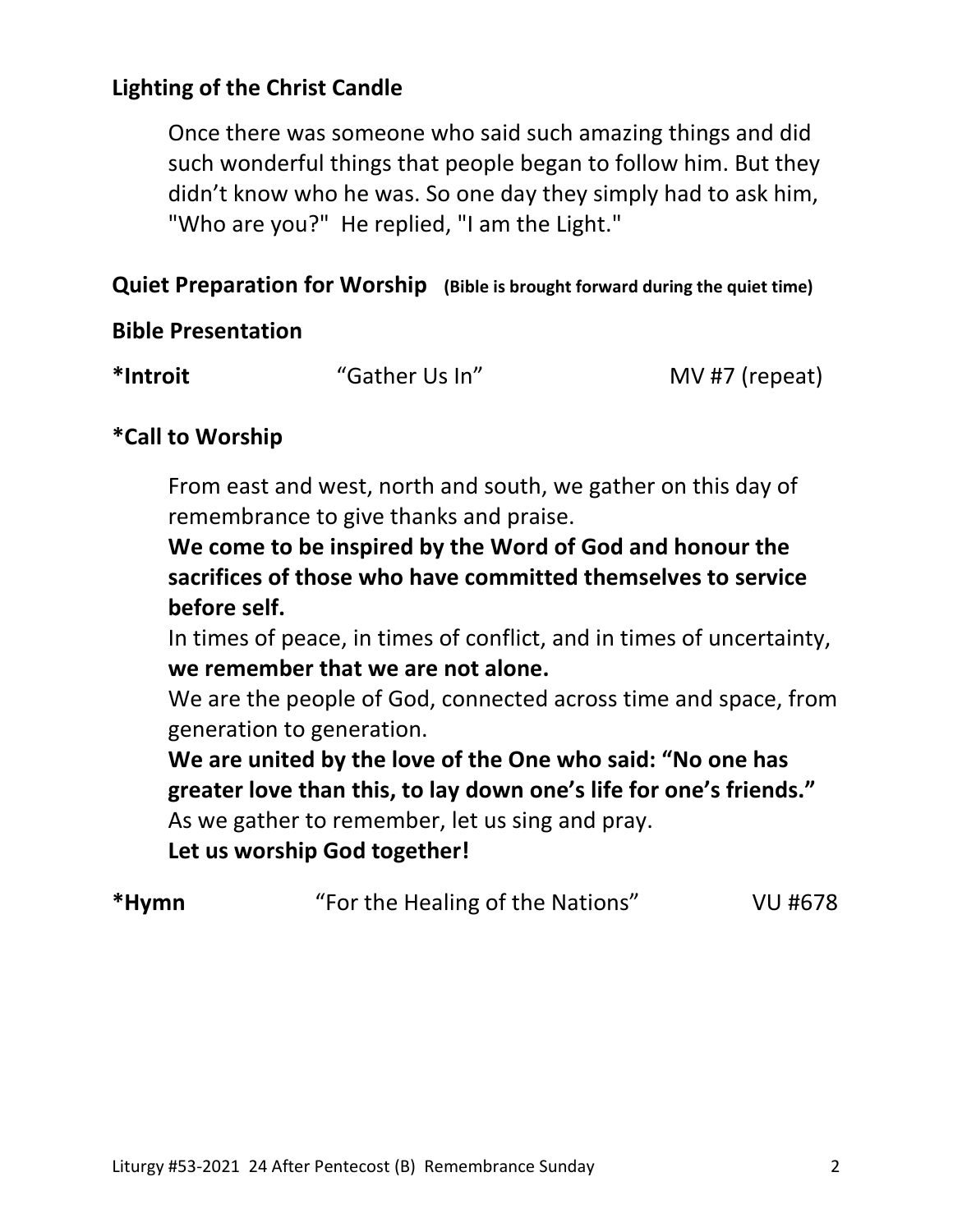## **Prayer of Approach**

On this day of memory we gather to sing and to pray, **we remember the past and look to the future.** On this day when the guns once fell silent, **we come before you God, seeking your peace.** On this day of hope in the face of terror, **we come before you God, praying with all our hearts -** God our help in ages past, our hope for years to come. **Open our eyes and the eyes of the nations to find a different path through the disagreements of life in this world.** In this time of story, song, and prayer, **may we be re-committed to being a people of peace, true peace.** May we catch a vision of how the world could live together. And so we echo the old prayers, **make us channels of your peace. Let there be Peace on Earth and let it begin with us!** 

With Jesus, we share in the ancient prayer…

### **Lord's Prayer**

**Our Father, who art in heaven, hallowed be thy name. Thy Kingdom come, thy will be done on earth, as it is in heaven. Give us this day our daily bread; and forgive us our trespasses, as we forgive those who trespass against us; and lead us not into temptation, but deliver us from evil.**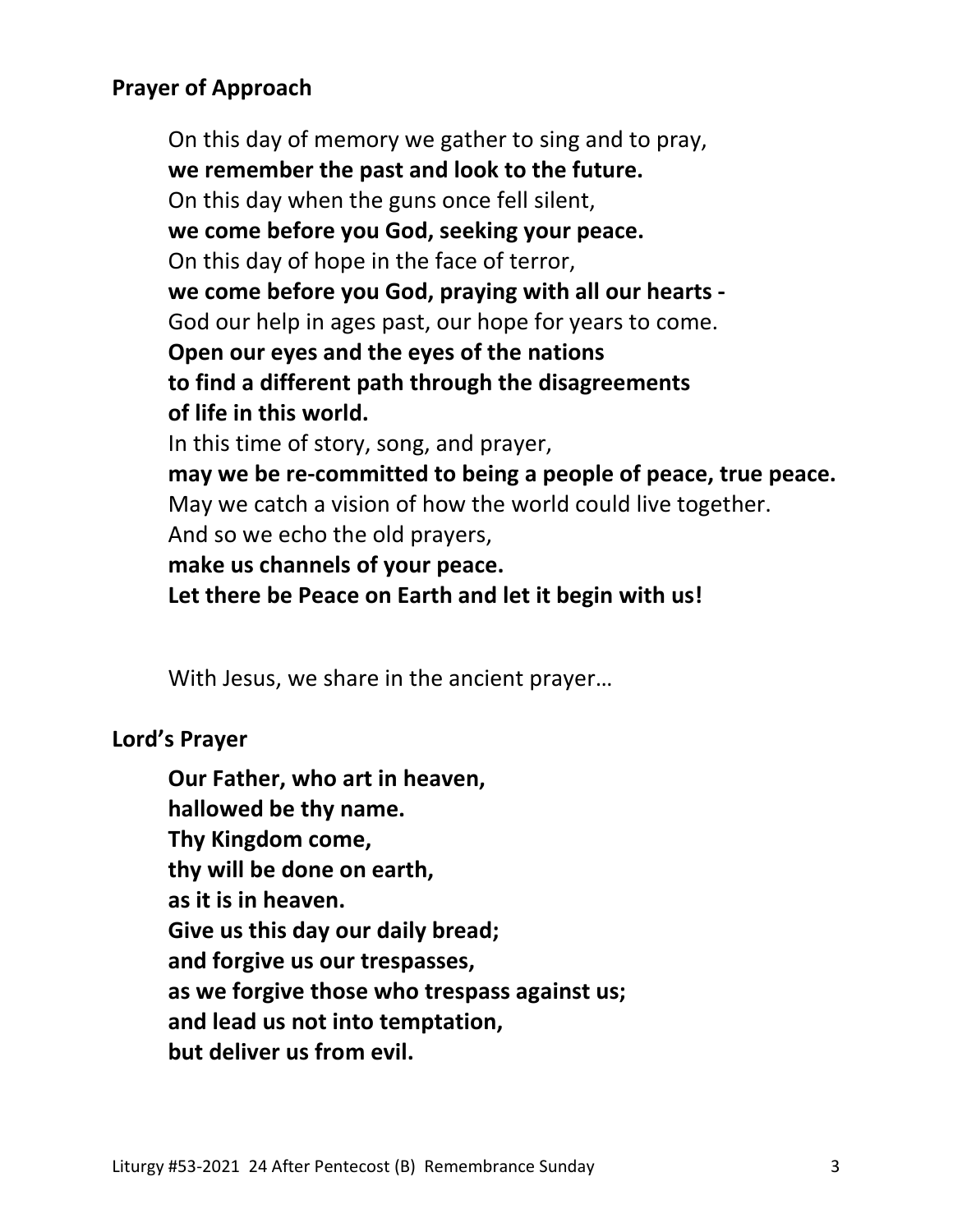**For thine is the kingdom, the power, and the glory, for ever and ever. Amen.** 

#### **Act of Remembrance**

**\*Hymn** "O Canada" VU #524

**Roll Call of Those Who Died in the Wars:** LS Patrick Davis

 **Boer War (1899-1902)** 

**World War I (1914-1918)**

**World War II (1939-1945)** 

 **Korean War (1950 – 1953)**

#### **Placing of the Wreath**

**The Response:** They shall not grow old, as we that are left grow old. **At the going down of the sun and in the morning, we will remember them.** 

**The Last Post** 

**Two minutes of Silence** 

**Reveille** 

**\*God Save the Queen**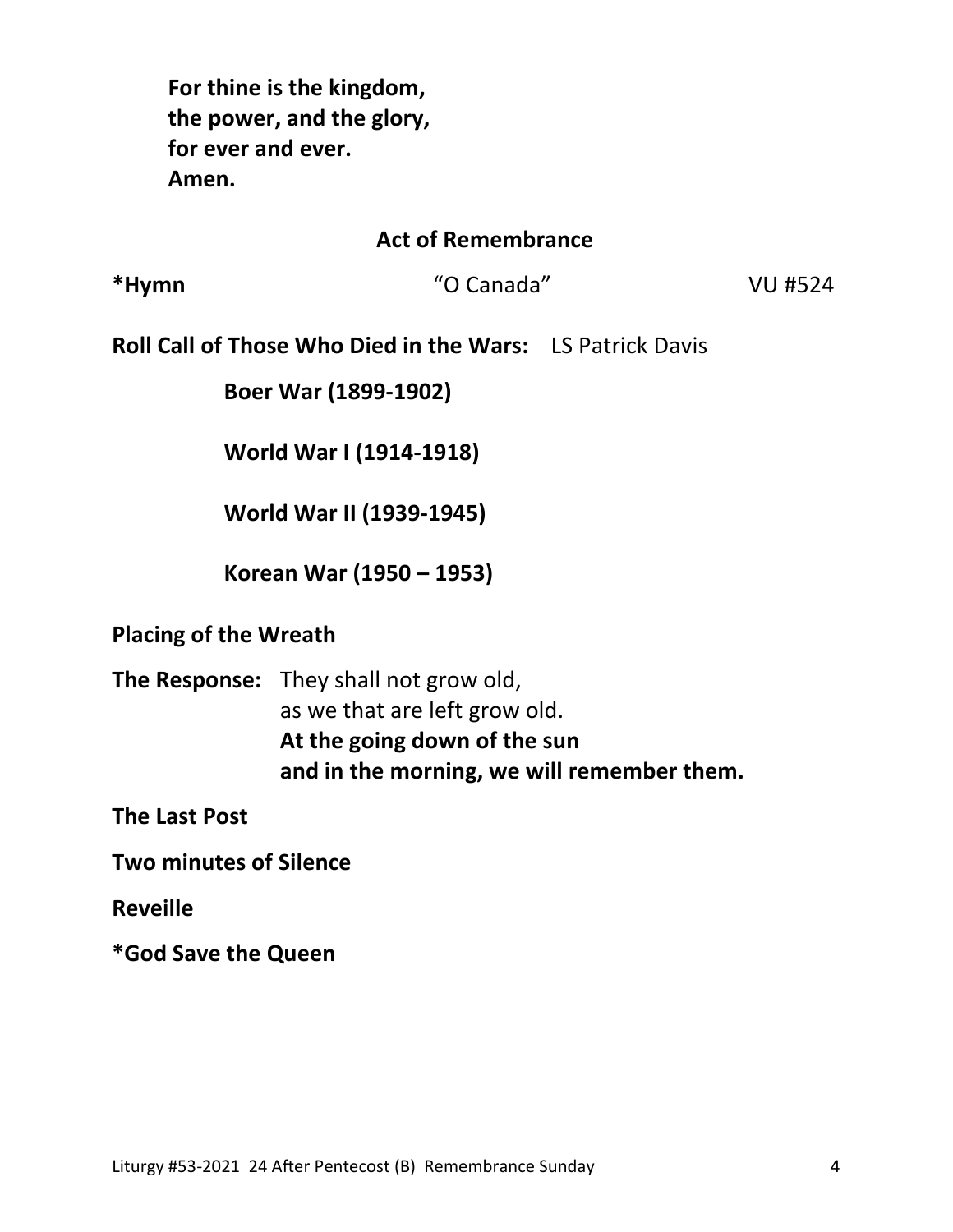## **Prayer of Confession**

 Holy One, when our lives are comfortable and we live in relative safety, it can be all too easy to forget that what we enjoy today has come at a great cost. For some, the price was their last breath. For others, it was wounds to body, mind or spirit. Our inability to resolve conflicts through peaceable means has caused harm beyond measure.

 **Forgive us for using violence as a way to resolve our differences.**  On days like this, we remember those who defend our freedoms and we say "Lest we forget." Yet, too often we forget that the wounds to mind and spirit can last a lifetime.

 **Forgive us for not remembering once the poppies have been put away.** 

 Jesus said, "Blessed are the peacemakers," but we have often focussed on what divides us rather than on what can bring us together.

# **Forgive us for our reluctance to do the hard work of peacemaking.**

 For all these things, and for those which we name before you now in the silence of our hearts, forgive us…

# *Silent Prayer and Reflection*

### **Words of Assurance**

 Jesus said, "God did not send Jesus into the world to condemn the world, but in order that the world might be saved through him." (*John 3:17*) Receive the Good News: in Christ, we are forgiven! Our loving God desires that all people, indeed the whole world, be restored to right relationship with God and one another, so that we might live together in peace.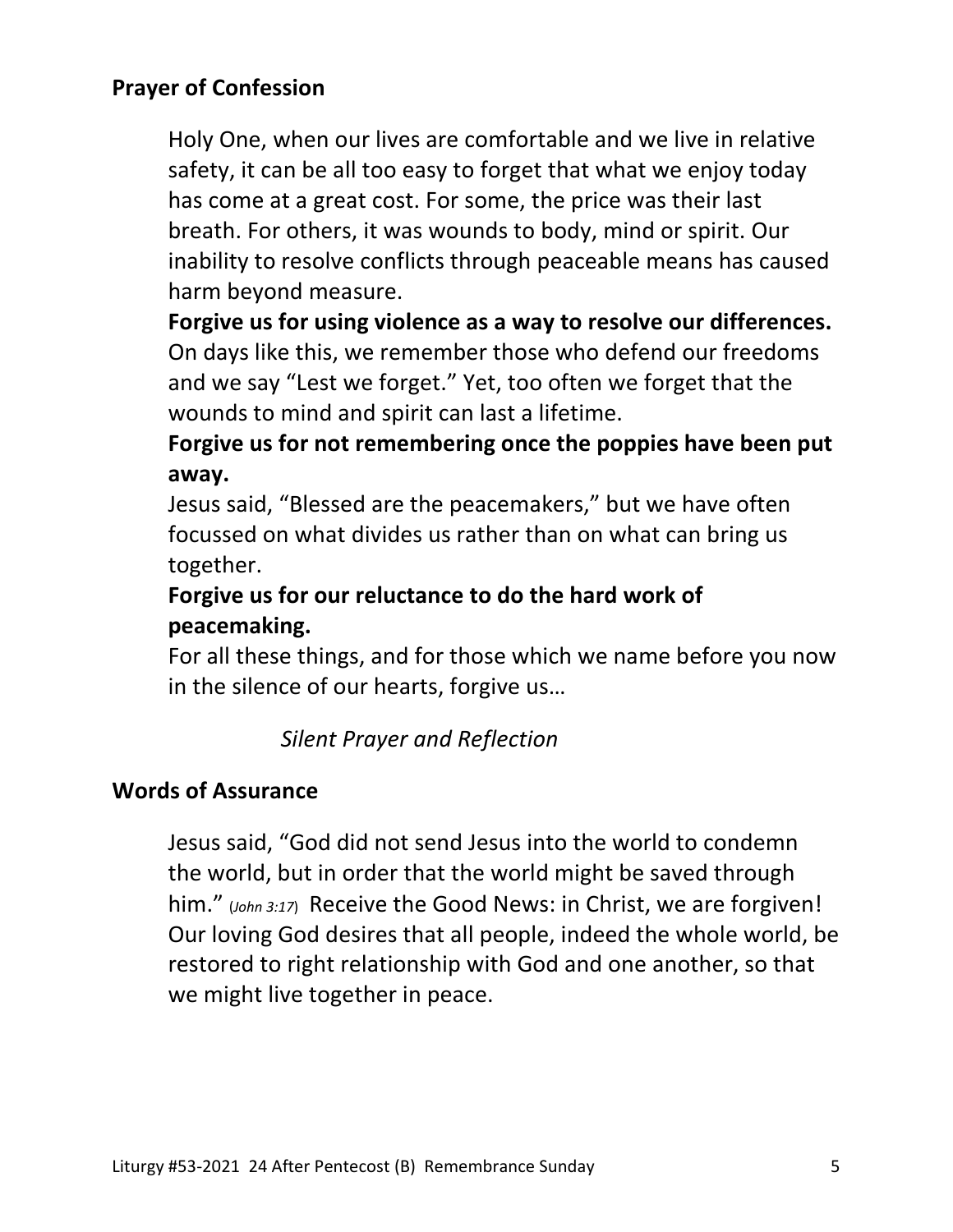## **Presentation of Our Gifts**

### **Offertory Invitation**

 Each day of our lives we are presented with opportunities to respond to God's love and give of ourselves in faithful service. There are many ways to give, each according to our own abilities, with all gifts working together for the sake of the mission and ministry entrusted to us by God. You are now invited to give, as you are able, to support the work of this community of faith.

**Offertory** "Praise God from Whom All Blessings Flow" VU #541

**\*Presentation of Offering** 

### **\*Offertory Prayer**

 **God of abundance, we thank you for the gifts that we present to you now. We ask that you receive them and bless them. May they enable us to serve the world in ways that inspire hope and make your love known. In Jesus' name, we pray. Amen.** 

## **Listening for the Word**

#### **Sacred Word**

#### **Micah 4:1-5**

In days to come the mountain of the LORD's house shall be established as the highest of the mountains, and shall be raised up above the hills. Peoples shall stream to it,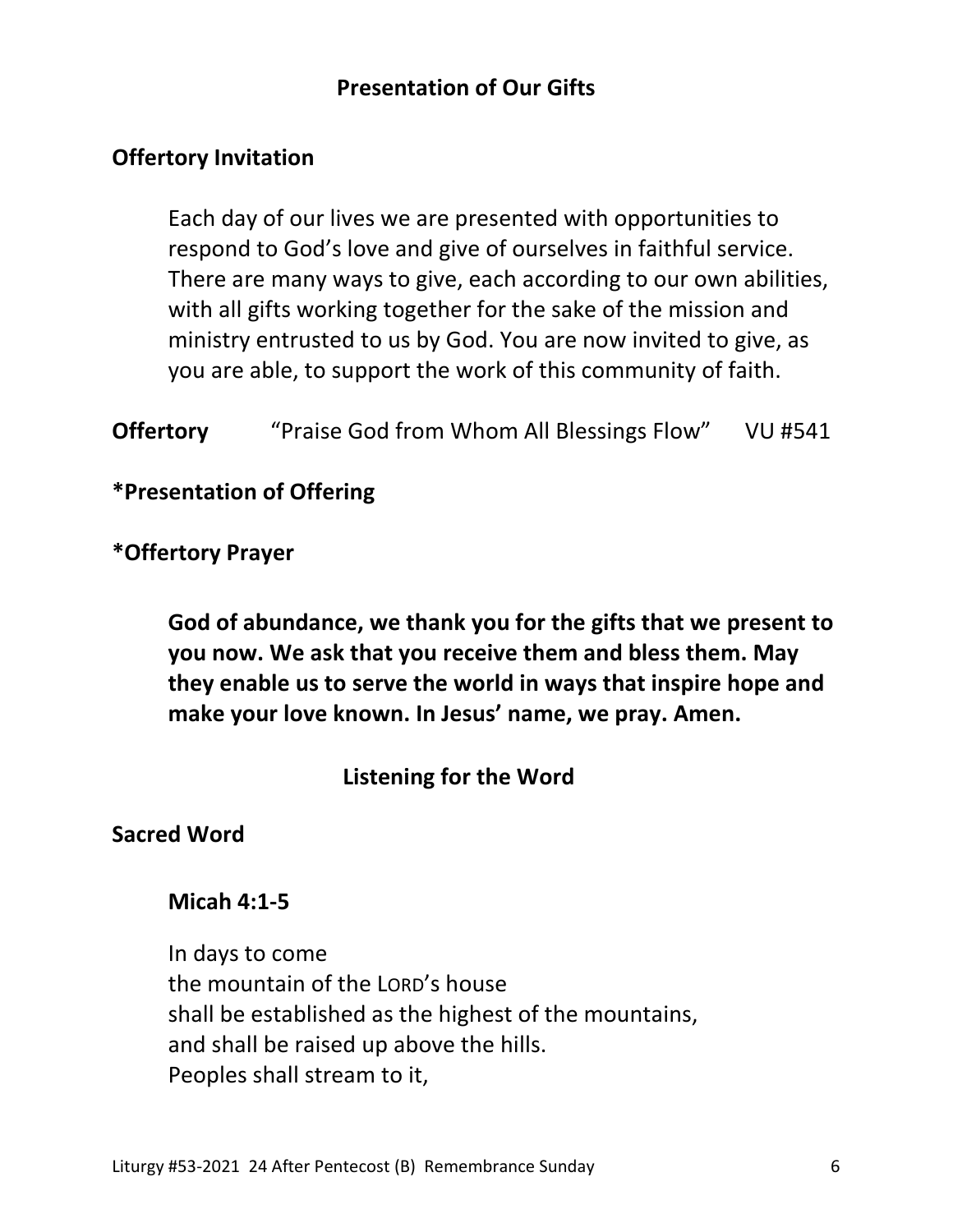and many nations shall come and say: "Come, let us go up to the mountain of the LORD, to the house of the God of Jacob; that he may teach us his ways and that we may walk in his paths." For out of Zion shall go forth instruction, and the word of the LORD from Jerusalem. He shall judge between many peoples, and shall arbitrate between strong nations far away; they shall beat their swords into plowshares, and their spears into pruning hooks; nation shall not lift up sword against nation, neither shall they learn war anymore; but they shall all sit under their own vines and under their own fig trees, and no one shall make them afraid; for the mouth of the LORD of hosts has spoken.

For all the peoples walk, each in the name of its god, but we will walk in the name of the LORD our God forever and ever.

### **Psalm 107: 1-9, 33-37** VU #831-832

## **Matthew 23:1-12**

Then Jesus said to the crowds and to his disciples, "The scribes and the Pharisees sit on Moses' seat; therefore, do whatever they teach you and follow it; but do not do as they do, for they do not practice what they teach. They tie up heavy burdens, hard to bear, and lay them on the shoulders of others; but they themselves are unwilling to lift a finger to move them. They do all their deeds to be seen by others; for they make their phylacteries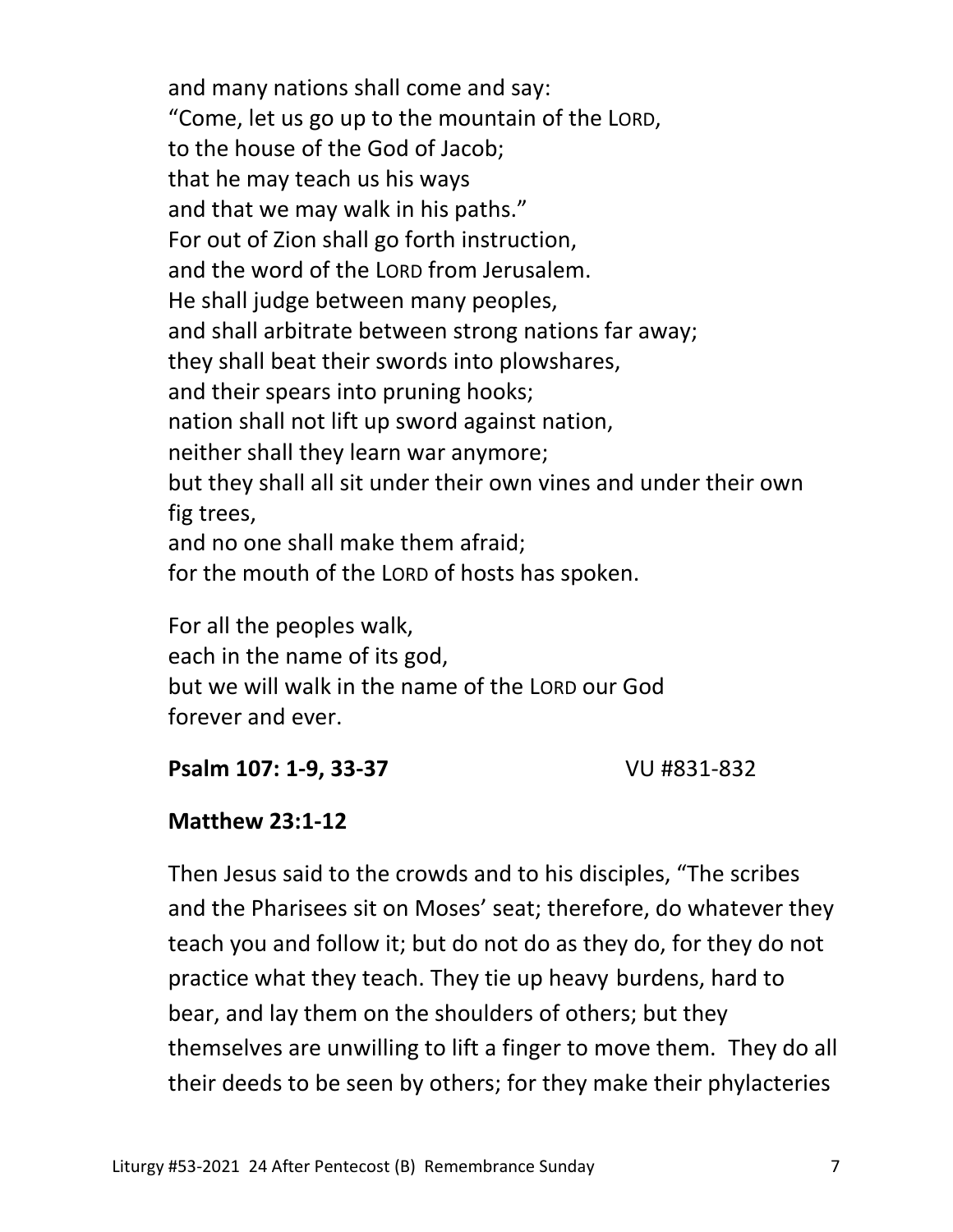broad and their fringes long. They love to have the place of honour at banquets and the best seats in the synagogues, and to be greeted with respect in the marketplaces, and to have people call them rabbi. But you are not to be called rabbi, for you have one teacher, and you are all students. And call no one God on earth, for you have one God—the one in heaven. Nor are you to be called instructors, for you have one instructor, the Messiah. The greatest among you will be your servant. All who exalt themselves will be humbled, and all who humble themselves will be exalted.

For the Word of God in scripture, for the Word of God among us, for the Word of God within us, **thanks be to God**.

**Anthem**

**Sermon** 

**Reflective Music** 

### **Responding to the Word**

### **Prayers of Thanksgiving and Intersession**

Holy One, we come before you now with praise and thanksgiving, as well as sorrow and concern, in our hearts. With gratitude on this Remembrance Sunday, we call to mind the soldiers, sailors, air personnel, RCMP and Regional Police forces who have paid the ultimate price that we might live in freedom. We remember those who died in distant wars and those more recent. By sacrificing their lives, they left us the responsibility and the duty to continue their work on the things that make for peace. From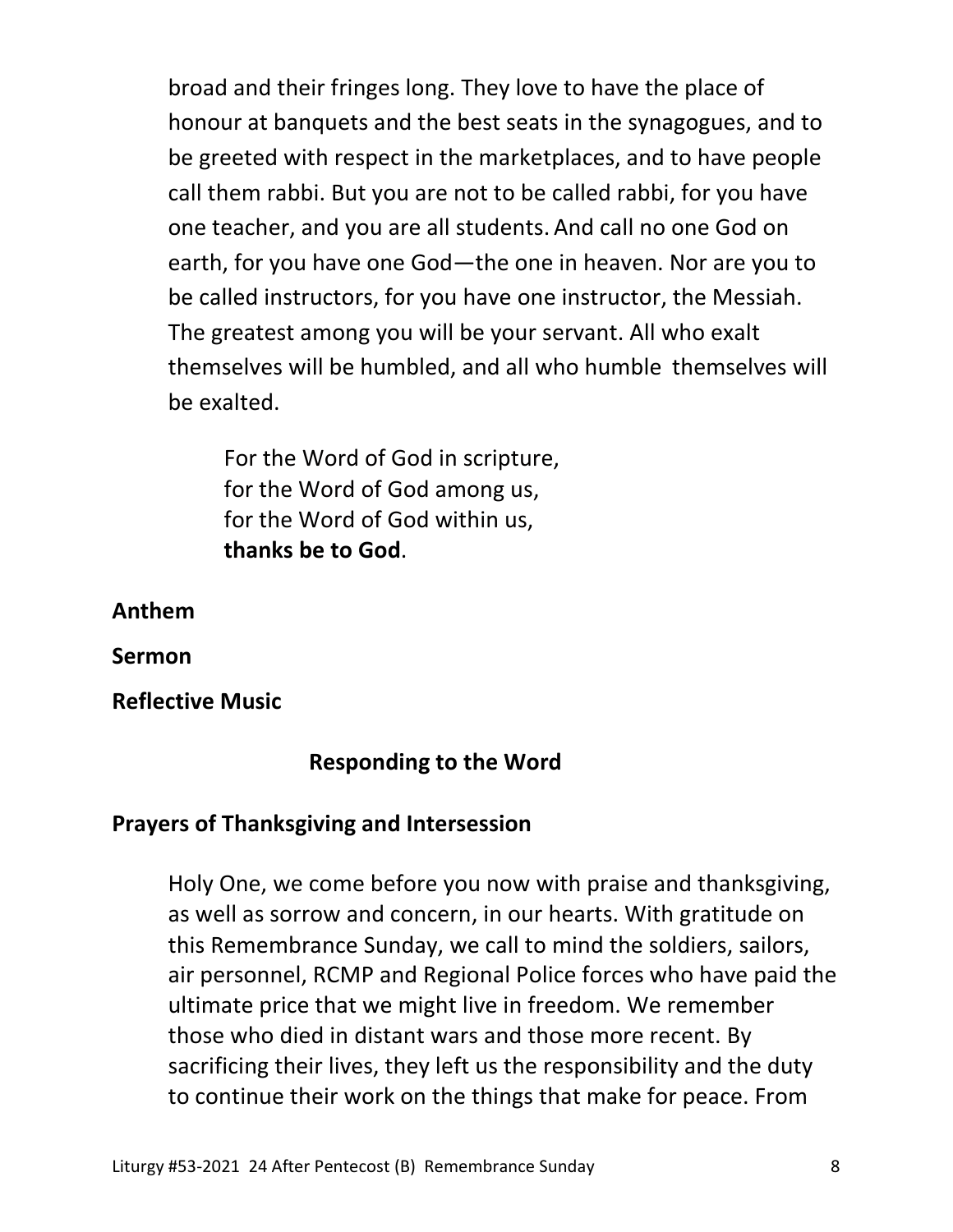generation to generation, may their valour and selflessness never be forgotten.

 We are especially mindful today of the effects of military life on the body, mind, and spirit. Give courage, comfort, and healing to all those who suffer wounds, both visible and invisible. Help us to remember that the effects of conflict reach far beyond the battlefield and can last a lifetime. Enable us to provide the support our service members need to live happy and healthy lives. May our commitment to them be as full and complete as their commitment to serve Canada before self.

 Lest we forget, the families and friends of our service members share in the burdens of military life. Bring comfort and strength to the relatives and friends of those who serve. When they are grieving the loss of their loved ones, may they know your compassionate and comforting presence. When they are separated from one another due to deployments or other operational requirements, may their bonds be strengthened. When their lives are uprooted because they are posted to a new location and everything is new all over again, may they be upheld by the constancy of your steadfast love. Accompany them in their daily joys and protect them in difficulties.

 May our act of remembrance this day honour those who have put themselves in harm's way for the safety of others. May we never forget their sacrifice, the families who grieve for them and support them, and their example of integrity, loyalty, courage, and duty.

 As people of faith, we re-commit ourselves to work together for peace in our world. May the hope that we carry in our hearts lead us to seek new and creative ways to resolve our differences. We look forward to that day when your reign is fully realized among